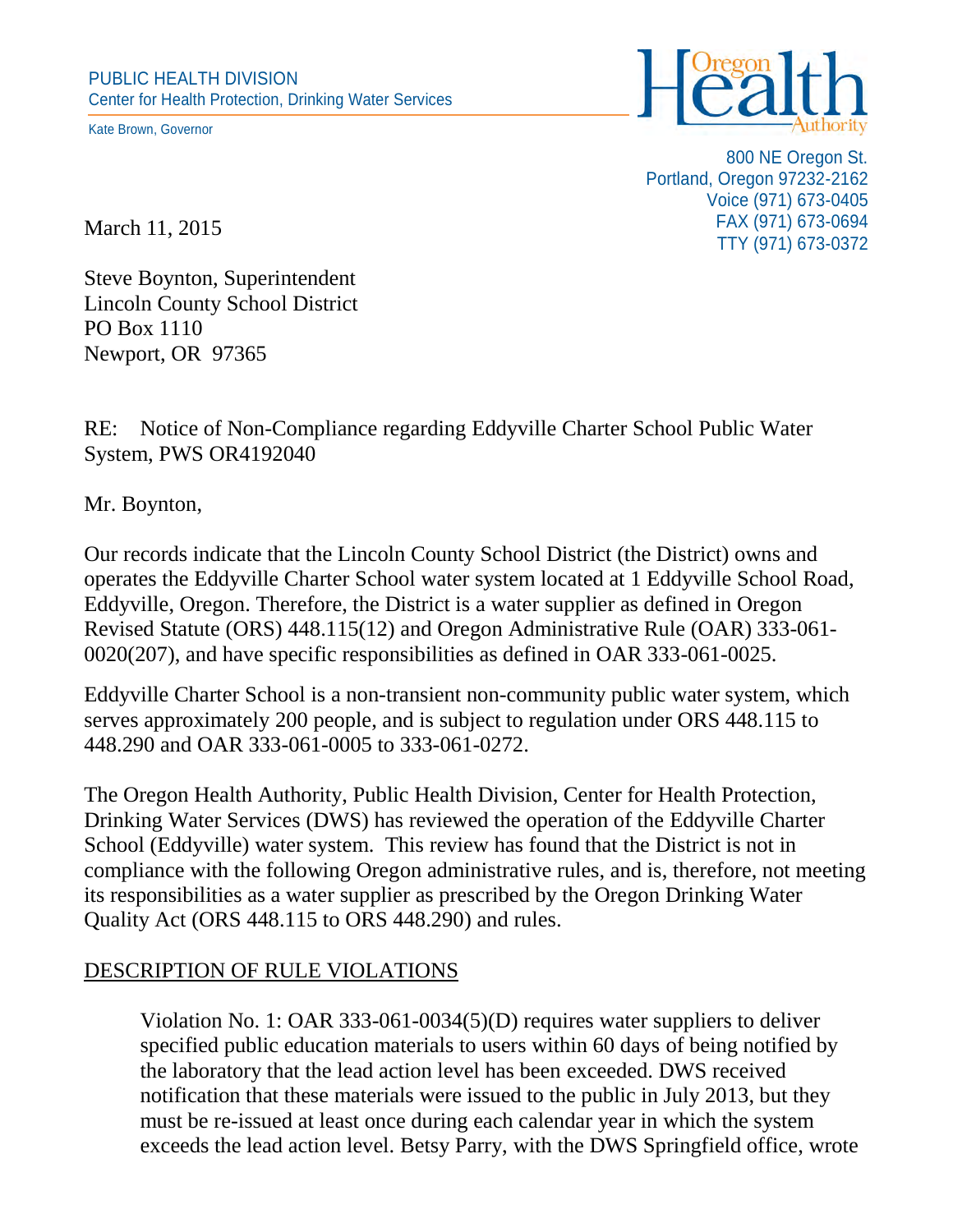a letter to Dennis Shultz on September 12, 2014, requesting these materials. As of this notice, DWS has not received public education materials for Eddyville in accordance with the rule for the 2014 lead exceedance. This is a violation of the rule if, in fact, public education materials were not distributed.

Violation No. 2: OAR 333-061-0025 states water suppliers are responsible for taking all reasonable actions to assure that water systems facilities are free of public health hazards, and to assure that water system operations and maintenance are performed as required by the Drinking Water Rules. Eddyville water system has reported lead exceedances for each six month monitoring period between July 2011 and January 2014.

Excess lead in drinking water poses adverse health effects, especially to infants and children who could experience delays in their physical or mental development. Children could show slight deficits in attention span and learning abilities. Adults who drink water containing excess lead over many years could develop kidney problems or high blood pressure (OAR 333-061-0097(2)(a).

Eddyville's previous lead exceedances indicate that the District has not taken all reasonable actions to ensure that the Eddyville water system is free of public health hazards. This constitutes a violation of OAR 333-061-0025.

## ACTIONS REQUIRED TO ACHIEVE COMPLIANCE

Due to the rule violations identified above, the District is required to complete the following actions relating to the Eddyville water system:

- Compliance Action No. 1: The District must submit proof that lead exceedance public education materials were delivered in accordance with OAR 333-061- 0034(5)(D) to Eddyville's period listed in Violation No. 1. The materials must be submitted to DWS by **March 31, 2015.**
- Compliance Action No. 2: The District submitted corrosion control treatment installation materials to DWS plan review engineer in February 2015. The District must complete construction and installation of corrosion control treatment at Eddyville in accordance with plans approved by DWS by **October 1, 2015**.

In accordance with OAR 333-061-0036(2)(c) the District must collect lead samples in tap water from at least 10 sites for two consecutive six month monitoring periods which demonstrate that the District is properly operating and maintaining